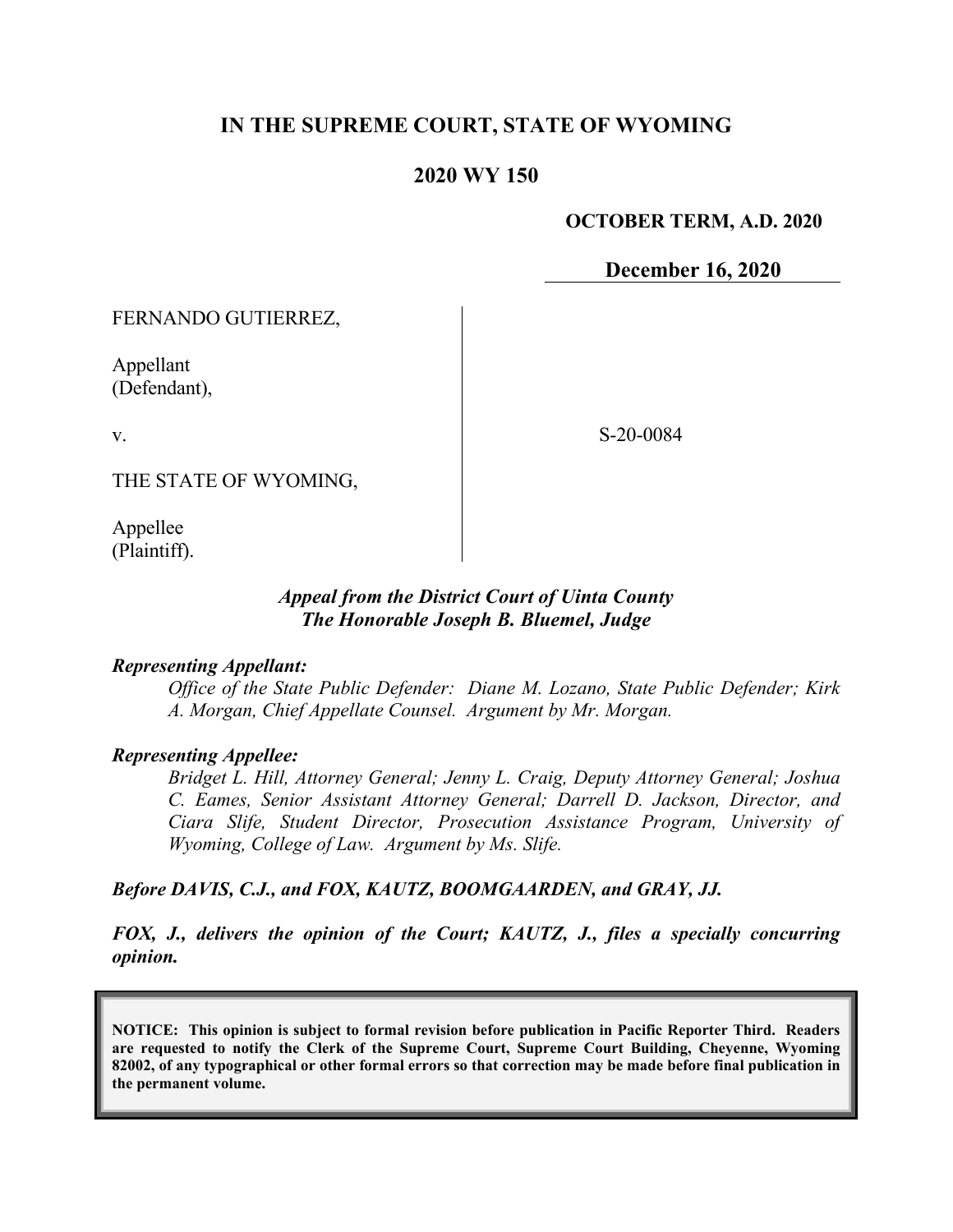### **FOX, Justice.**

[¶1] A jury convicted Fernando Gutierrez of conspiracy to deliver a controlled substance and delivery of a controlled substance. He argues the State's introduction of unnoticed 404(b) evidence and irrelevant evidence about his citizenship denied him his right to a fair trial. We affirm.

#### *ISSUES*

- I. Was the admission of unnoticed 404(b) evidence prejudicial?
- II. Did the admission of irrelevant evidence about Mr. Gutierrez's citizenship status prejudice him?

## *FACTS*

[¶2] The Wyoming Division of Criminal Investigation (DCI) conducted a controlled buy of methamphetamine in Evanston, Wyoming. A confidential informant (CI) working with DCI approached Brandon Marise to purchase the methamphetamine. Mr. Marise contacted his source, Sergio Gomez, and called the CI when the drugs were on the way to his home. The CI waited at Mr. Marise's house while Agent Mathson with DCI watched the outside of the residence through binoculars and listened to the buy through a wire worn by the CI. Agent Mathson observed a dark-colored BMW drive up to the house. The driver exited the car, entered the house, and left a short time later. Agent Mathson determined the car was registered to Fernando Gutierrez. Agent Mathson then met with the CI at the rendezvous point where he received a baggie containing a substance later determined to be methamphetamine.

[¶3] The State charged Mr. Gutierrez with one count each of conspiracy to deliver a controlled substance and delivery of a controlled substance. Prior to trial, the district court entered its scheduling and discovery order which required the State to provide Mr. Gutierrez with notice of any W.R.E. 404(b) evidence it intended to use at trial. The State did not notice any intent to use 404(b) evidence, therefore the court did not conduct a *Gleason* hearing. At trial, Agent Mathson identified Mr. Gutierrez as the person he saw entering the house. He testified that he was able to identify Mr. Gutierrez because he looked up his name in a local law enforcement database. The State later elicited answers from Agent Mathson about Mr. Gutierrez's citizenship status. Mr. Marise and Mr. Gomez each testified for the State and identified Mr. Gutierrez as the person who delivered the methamphetamine. The jury convicted Mr. Gutierrez of each count.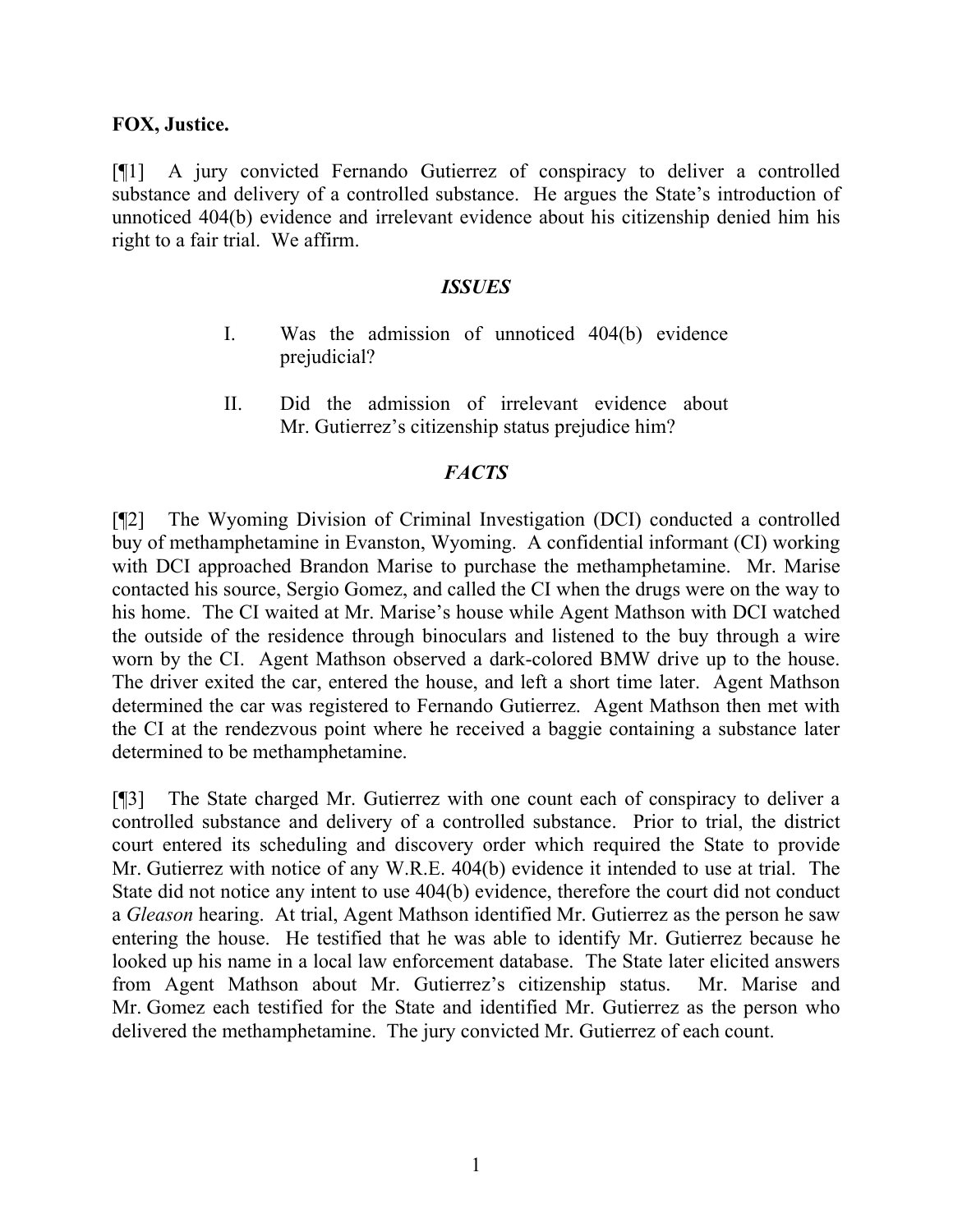## *STANDARD OF REVIEW*

[¶4] Wyoming law requires the State to give notice, when requested, of its intent to introduce W.R.E. 404(b) evidence, which triggers a pretrial *Gleason* hearing. *Blanchard v. State*, 2020 WY 97, ¶ 18, 468 P.3d 685, 691 (Wyo. 2020) (referencing *Gleason v. State*, 2002 WY 161, ¶ 30, 57 P.3d 332, 343 (Wyo. 2002)). This process enables the district court to ensure that "the defendant in a criminal case [is not] convicted because he is an unsavory person, nor because of past misdeeds, but only because of his guilt of the particular crime charged." *Blanchard*, 2020 WY 97, ¶ 18, 468 P.3d at 691 (quoting *Vinson v. State*, 2020 WY 93, ¶ 17, 467 P.3d 1009, 1012 (Wyo. 2020)). The notice requirement and *Gleason* hearing procedure permit review of the district court's evidentiary ruling for an abuse of discretion. The parties assert this Court should apply plain error review because Mr. Gutierrez did not file a pretrial demand for notice and did not object at trial. However, early in the case, the district court entered its scheduling and discovery order which required the State to provide notice of its intent to introduce 404(b) evidence. The district court's clear notice requirement shifts the burden to the State in the same way Mr. Gutierrez's pretrial demand would. However, because the State did not provide notice to Mr. Gutierrez of its intent to introduce 404(b) evidence, our decision turns on whether the admission was prejudicial. *Broberg v. State*, 2018 WY 113, ¶ 19, 428 P.3d 167, 172 (Wyo. 2018). "Error is prejudicial if there is a reasonable possibility that the verdict might have been more favorable to the defendant if the error had not been made." *Vinson*, 2020 WY 93, ¶ 24, 467 P.3d at 1014 (quoting *Broberg*, 2018 WY 113, ¶ 19, 428 P.3d at 172). "Prejudicial error requires reversal, while harmless error does not." *Vinson*, 2020 WY 93, ¶ 24, 467 P.3d at 1014.

[¶5] We review Mr. Gutierrez's claim that the district court admitted irrelevant evidence for plain error, because he did not object to the evidence at trial. *Grater v. State*, 2020 WY 102, ¶ 7, 468 P.3d 1116, 1118 (Wyo. 2020). Under plain error, an appellant must prove: "1) the record clearly reflects the incident urged as error; 2) a violation of a clear and unequivocal rule of law; and 3) that he was materially prejudiced" by the alleged error. *Bogard v. State*, 2019 WY 96, ¶ 21, 449 P.3d 315, 321 (Wyo. 2019). Material prejudice exists when the appellant demonstrates a reasonable probability that the jury verdict would have been more favorable in the absence of the error. *Larkins v. State*, 2018 WY 122, ¶ 94, 429 P.3d 28, 49-50 (Wyo. 2018).

### *I. The district court's admission of unnoticed 404(b) evidence was not prejudicial*

[¶6] At trial, Agent Mathson testified that he identified Mr. Gutierrez by running the license plate when he observed the BMW pull up to Mr. Marise's house. The prosecutor then asked Agent Mathson: "And from that did you take any further action?" Agent Mathson responded: "Yes, I looked that name up in our local law enforcement database and was able to get a photograph of Mr. Gutierrez which was the same person that I had observed walking from that BMW into Mr. Marise's residence and leaving shortly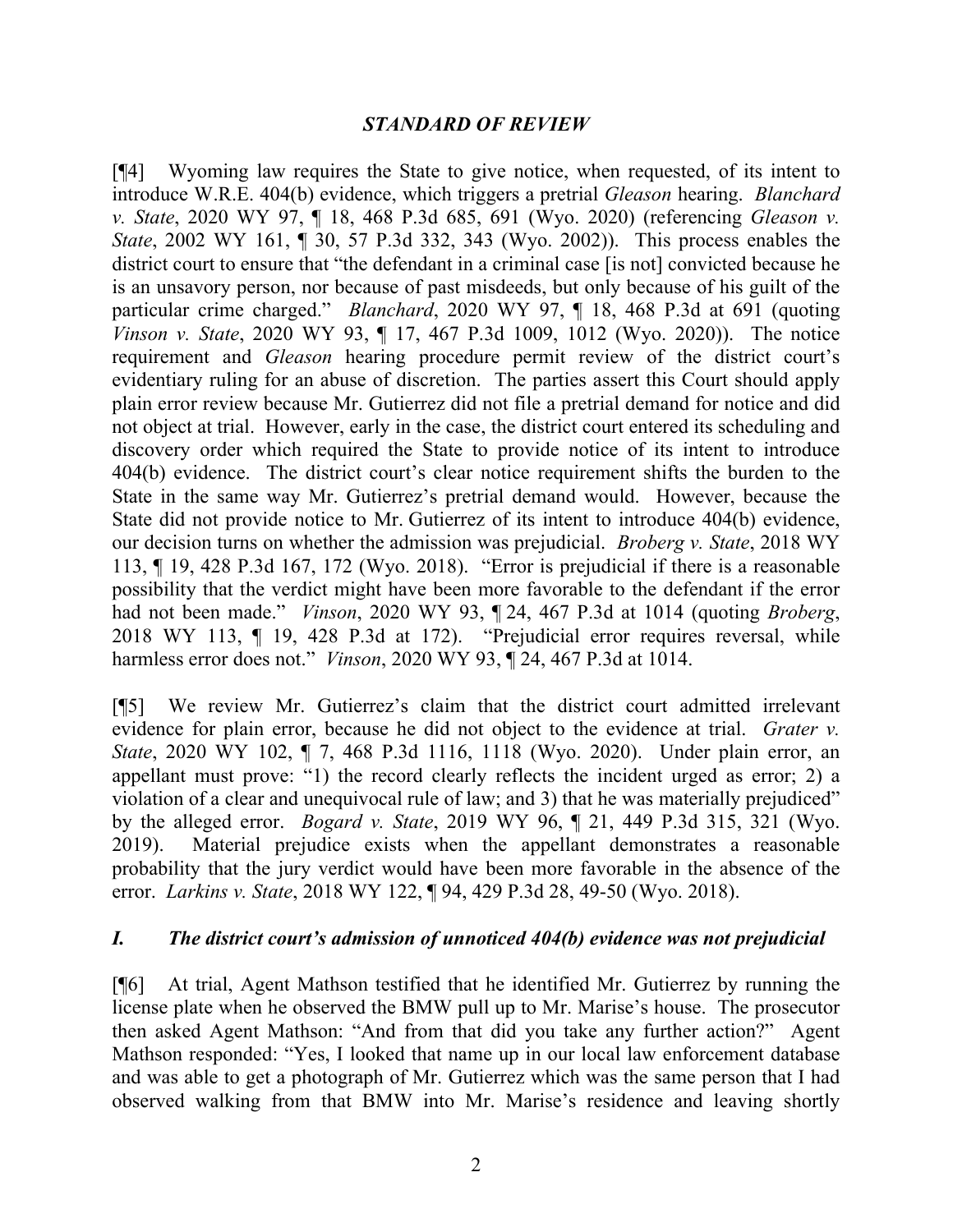thereafter." Mr. Gutierrez argues that Agent Mathson's statement that he obtained a photograph of him from a local law enforcement database introduced facts through which the jury could infer he had a prior criminal history. The State asserts that it did not violate the notice rule because it did not intend to introduce the statement as 404(b) evidence, or because the statement does not constitute 404(b) evidence.

[¶7] We need not decide whether Agent Mathson's statement constitutes 404(b) evidence requiring the State to provide pretrial notice because, even if it does, there is no prejudice. Agent Mathson made a single statement that he looked up Mr. Gutierrez's photo in a "local law enforcement database." It is speculation to conclude that Mr. Gutierrez's photo in a law enforcement database is evidence of a prior bad act. Further, on rebuttal, Mr. Gutierrez's attorney followed up on the statement and asked Agent Mathson:

> Q. Now when you checked the registration of the BMW . . . you ran a criminal history on Fernando [Gutierrez]? A. Yes. Q. Has he ever been convicted of any felonies? A. No. Q. Had he ever been convicted of any misdemeanors other than minor traffic offenses? A. Not that I could find.

Even if the State's initial question may have invited the jury to infer Mr. Gutierrez had a prior criminal history, this exchange eliminated the potential for prejudice because it affirmatively stated that he had no convictions. The admission of evidence that Agent Mathson identified Mr. Gutierrez through a local law enforcement database is not prejudicial.

# *II. The admission of irrelevant evidence concerning his citizenship did not prejudice Mr. Gutierrez*

[¶8] Mr. Gutierrez argues that the State's inquiry into his citizenship status was irrelevant and materially prejudiced him. On re-direct, the State asked Agent Mathson:

> Q. Did you run any other type of record related to immigration or other matters?

> A. I don't have the ability to run immigration records or  $-$ I just conducted a criminal history check and the registration inquiry, driver's license inquiries.

> Q. Do you have an understanding from that information as to the citizenship of Mr. Gutierrez?

A. I believe he is a U.S. citizen.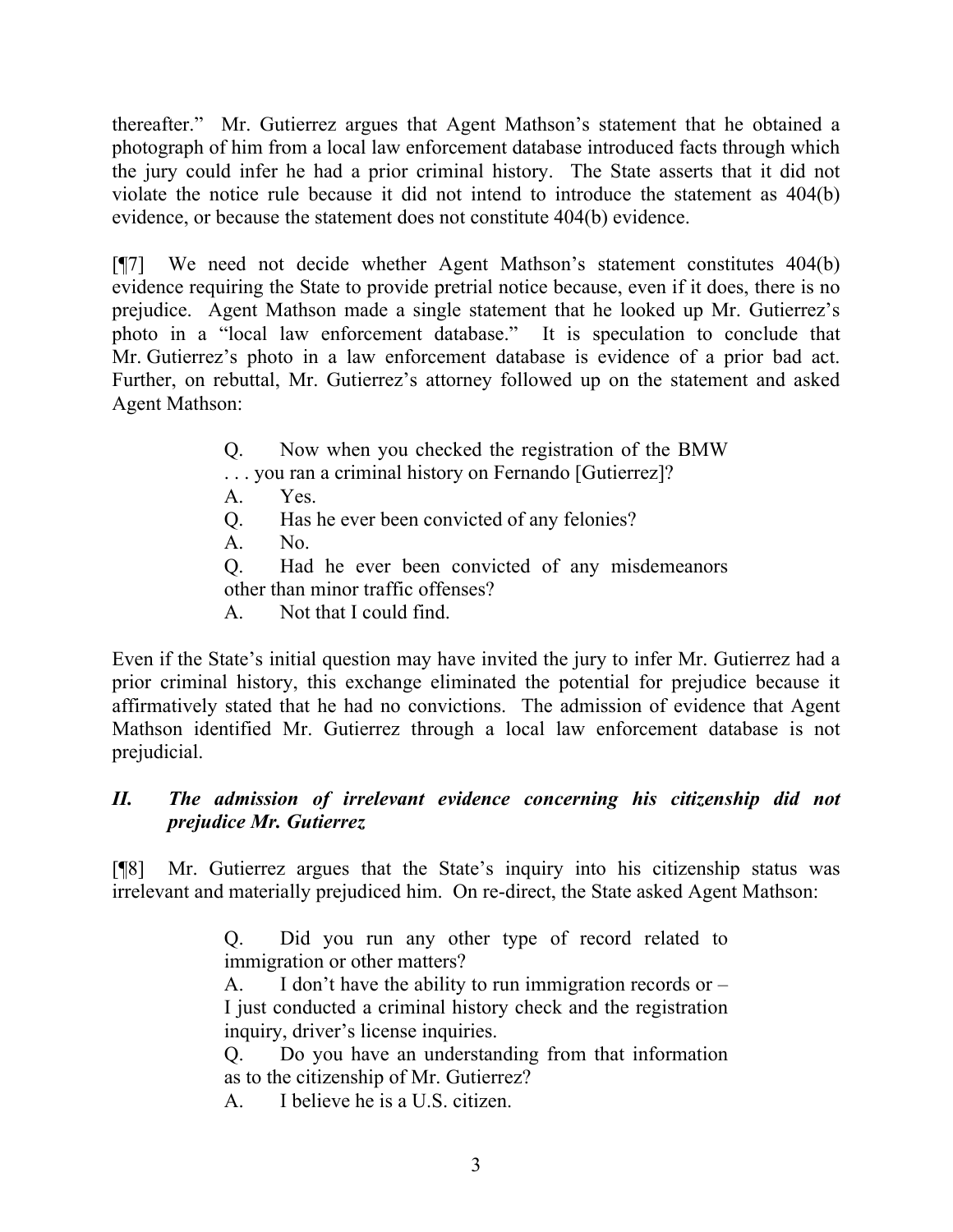The first step of the plain error test is met because the alleged error clearly appears in the record. *Grater*, 2020 WY 102, ¶ 7, 468 P.3d at 1118.

[¶9] The second step of the plain error analysis requires us to determine whether the admission of the testimony violated a clear and unequivocal rule of law. *Id.* The Wyoming Rules of Evidence define relevant evidence as "evidence having any tendency to make the existence of any fact that is of consequence to the determination of the action more probable or less probable than it would be without the evidence." W.R.E. 401. Irrelevant evidence is inadmissible. W.R.E. 402. The State argues the testimony does not violate a clear and unequivocal rule of law because, while the Wyoming Rules of Evidence offer a clear rule, relevancy is too general to satisfy the requirement. It suggests that, because the Court must analyze whether the proffered testimony was relevant in each case, the rule of law is not unequivocal. The State supports its argument with a cite to *Schmuck v. State*, 2017 WY 140, ¶ 34 n.8, 406 P.3d 286, 298 n.8 (Wyo. 2017), where we discuss *Vaught v. State*, 2016 WY 7, 366 P.3d 512 (Wyo. 2016). But the referenced discussion in *Schmuck* and *Vaught* had to do with *when* the law was clearly established (at the time jury instructions were given to the jury or at the time of appeal), and has little bearing on the issue before us – the specificity required for a rule to be considered clearly established law. *Schmuck*, 2017 WY 140, ¶ 34 n.8, 406 P.3d at 298 n.8. In fact, this Court has previously applied plain error review to allegedly irrelevant evidence.

[¶10] In *Hernandez v. State*, we applied the plain error standard to several allegedly irrelevant statements. 2010 WY 33, ¶¶ 14-21, 227 P.3d 315, 320-22 (Wyo. 2010). Mr. Hernandez argued that the special agent's testimony that methamphetamine was a major problem in Carbon County was irrelevant and highly prejudicial. We concluded that "[i]n isolation, this testimony seems irrelevant . . . [but] [i]n context, it is less clearly so" because it established the special agent's level of experience with drug distributors and users. *Id*. at ¶ 20, 227 P.3d at 321. In *Foster v. State*, Ms. Foster argued that testimonial evidence of a minor witness's drug use was irrelevant. 2010 WY 8, ¶ 19, 224 P.3d 1, 8 (Wyo. 2010). We reviewed the admission of the challenged testimony for plain error and found that there was no violation of a clear rule of law because, under the facts of the case, the information was relevant to bolster the witness's credibility. *Id.* at ¶ 21, 224 P.3d at 9. The fact that some analysis of the context is required to determine relevancy does not defeat a finding that there was a clear and unequivocal rule of law. Nor is it different from other cases where we must look at the context of a statement to determine if it was plain error. *E.g.*, *Hartley v. State*, 2020 WY 40, 460 P.3d 716 (Wyo. 2020) (under plain error standard, whether prosecutor's statements impermissibly commented on the defendant's right to remain silent or constituted improper opinion argument); *Sorensen v. State*, 2019 WY 80, 444 P.3d 1283 (Wyo. 2019) (whether the district court's comment about evidence presented during trial constituted plain error). Our application of plain error review in this case should not be construed, as the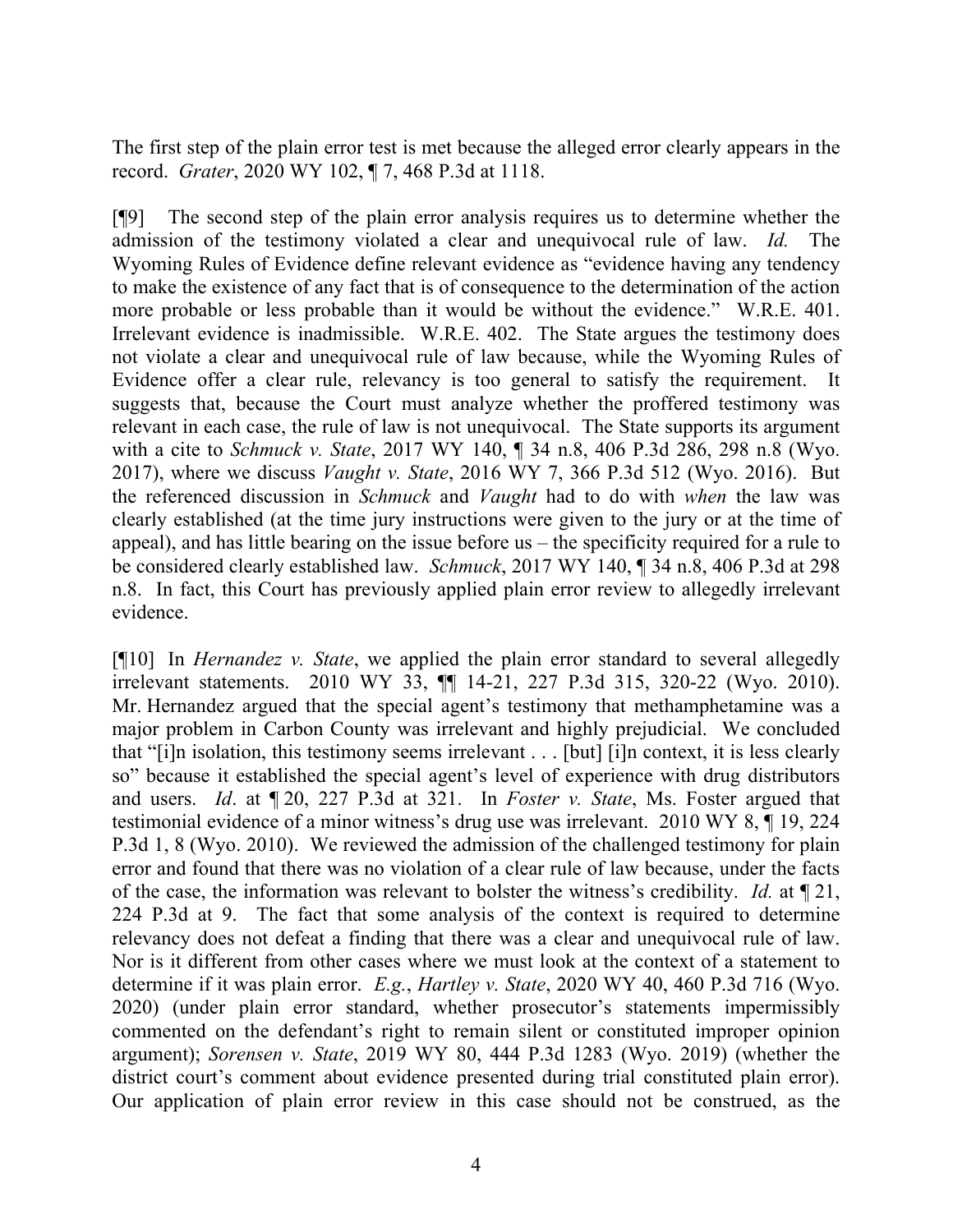concurring opinion suggests, to stand for the proposition that any violation of the Wyoming Rules of Evidence is a violation of a clear and unequivocal rule of law. It stands for the proposition that this rule, in the context of these facts, is a clear and unequivocal rule of law. We therefore turn to an examination of the challenged evidence to determine whether its admission violates a clear and unequivocal rule of law.

[¶11] "Generally speaking, '[t]he test of relevancy is one of reasonableness and common sense, liberally applied to favor admissibility rather than the exclusion of evidence."' *Foster*, 2010 WY 8,  $\P$  20, 224 P.3d at 8. "[W]e have upheld the admission of evidence as relevant even in situations when it does not directly 'prove or disprove an element of any crime charged.'" *Id*. (quoting *Trusky v. State*, 7 P.3d 5, 12 (Wyo. 2000) (upholding the admission of evidence unrelated to an element of a crime charged because it was relevant to the veracity of the witness's testimony)).

[¶12] The State charged Mr. Gutierrez with conspiracy to deliver a controlled substance and delivery of a controlled substance. Citizenship is not an element of either crime. Wyo. Stat. Ann. §§ 35-7-1042, 35-7-1031(a)(i), 35-7-1016(a) & (d)(ii), 7-13-1616 (LexisNexis 2017). Nor does citizenship tend to make any fact of consequence more or less probable. While it is not necessary for evidence to directly support or disprove an element of the crime, it must be related to the facts of consequence in the case. The State does not contend that Mr. Gutierrez's citizenship makes any fact of consequence more or less probable, nor that it puts any facts or testimony into context. *See Hernandez*, 2010 WY 33, ¶ 20, 227 P.3d at 321.

[¶13] The only "context" the State contends makes the questions about citizenship relevant are the voir dire questions Mr. Gutierrez's attorney asked about bias against people who speak Spanish. However, the purpose of voir dire is to select "a panel of jurors who will fairly and impartially hear the evidence and render a just verdict." W.R.Cr.P. 24(c)(1); *Carothers v. State*, 2008 WY 58, ¶ 4, 185 P.3d 1, 4 (Wyo. 2008). Mr. Gutierrez required translators for his trial, and his attorney asked about potential prejudice against people who live in the United States but do not speak English:

> [Defense attorney]: Speaking of our preconceived notions, let me move on to something else. You notice that we've got interpreters here for [Mr. Gutierrez] and does anybody have the opinion that "Hey, why are we doing this? They even ask us if we can speak English." Does anybody think English ought to be the only official language of the United States?

[¶14] The voir dire questioning was not evidence of any fact relevant to the case, it was directed to the appropriate jury-selection issue of bias. It did not somehow "open the door" for the State to bring in irrelevant evidence of Mr. Gutierrez's citizenship. The State had the burden of proving he was guilty of two drug-related crimes. Evidence of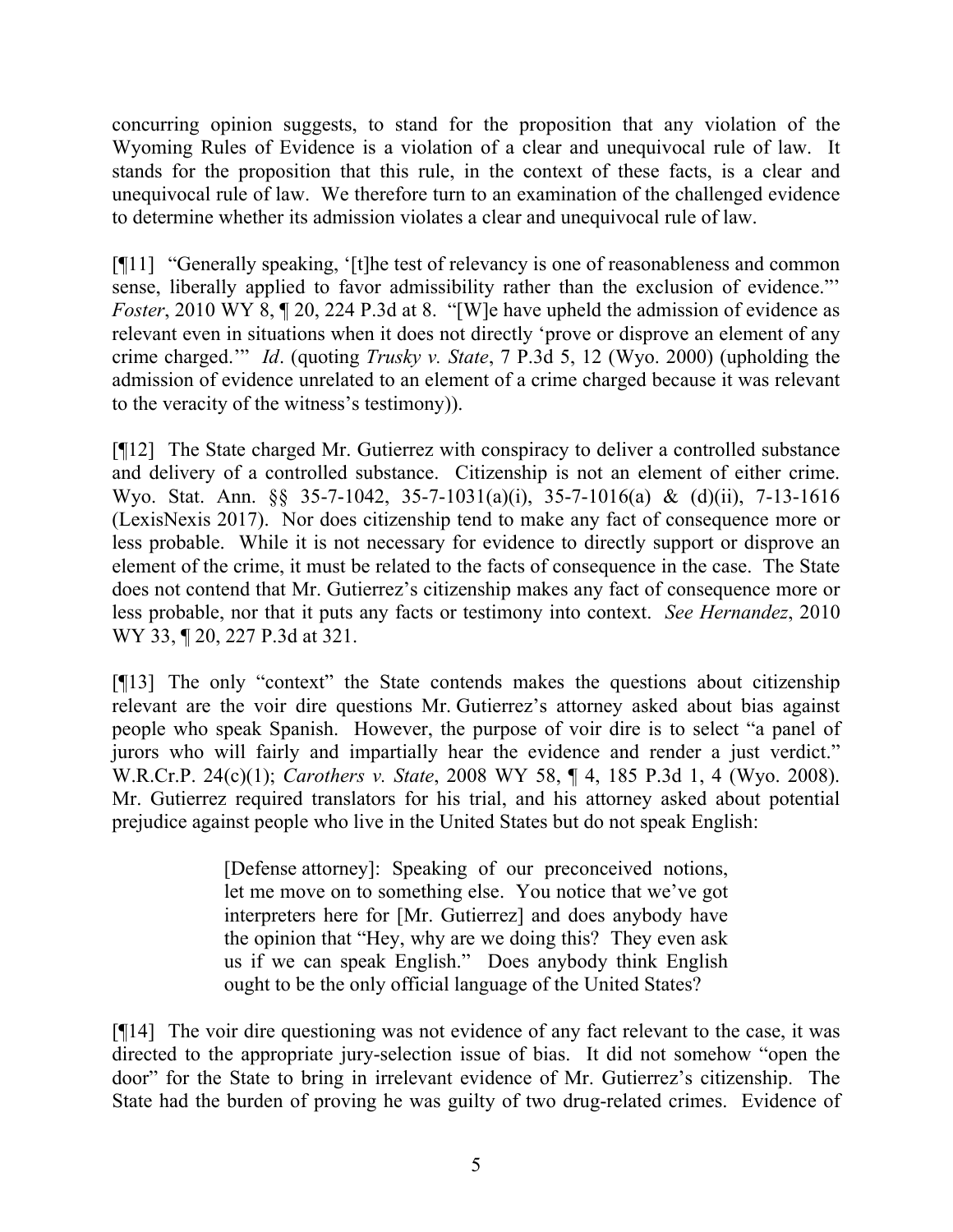his citizenship did not tend to prove or disprove any fact of consequence. *Foster*, 2010 WY 8, ¶ 20, 224 P.3d at 8; *see also Evenson v. State*, 2008 WY 24, ¶ 29, 177 P.3d 819, 828 (Wyo. 2008) (rehabilitation evidence about injuries that were not relevant to the crime charged should not have been admitted). The evidence of Mr. Gutierrez's citizenship in the context of this case was so clearly irrelevant that the prosecutor knew or should have known that it was evidentiary error.

[¶15] Under the third prong of the plain error analysis, it is difficult to find prejudice when the witness testified he believed Mr. Gutierrez was a United States citizen. Nevertheless, Mr. Gutierrez argues he was materially prejudiced because there is a bias against people living in America who do not learn English, and the prosecutor's questions encouraged the jury to convict based on implicit bias rather than the facts. During voir dire, three jurors indicated their disapproval of people living in the United States who do not speak English. While none of the prospective jurors who expressed this bias served on the jury, Mr. Gutierrez argues that the prevalence of the bias is shown by the number of people on the venire who responded to the defense attorney's question.

[¶16] In *State v. Berhe*, a juror came forward after conviction and indicated she wanted to vote "not-guilty," but her concerns were dismissed by the other jurors because she was the only juror of the same race as the defendant. 444 P.3d 1172, 1176 (Wash. 2019). The Washington Supreme Court held that trial courts must craft a careful and specific inquiry into allegations that implicit bias influenced a jury verdict. *Id*. at 1183. Unlike in *Berhe*, the record in this case presents no indication that implicit bias played a role in the jury's verdict. Mr. Gutierrez instead argues he was materially prejudiced because implicit bias exists and was exacerbated by the prosecutor's irrelevant question about his immigration status. That is not enough.

[¶17] Mr. Gutierrez's attorney addressed the potential for implicit bias during voir dire when a juror responded that he did not think taxpayers should pay for translators:

> [Defense attorney]: I appreciate, I appreciate your answer, I just want to find the extent of it. . . . Again, that's what we're after. We've all got things that might affect our decision-making process beyond what the actual facts of the case are.

His questioning effectively revealed three jurors on the venire who were potentially biased against Mr. Gutierrez and, as a result, they were not selected for the final jury panel. Mr. Gutierrez has not identified anything to suggest that the remaining jurors held a similar bias, implicit or otherwise, or that the verdict would have been different had the prosecutor not asked about his citizenship.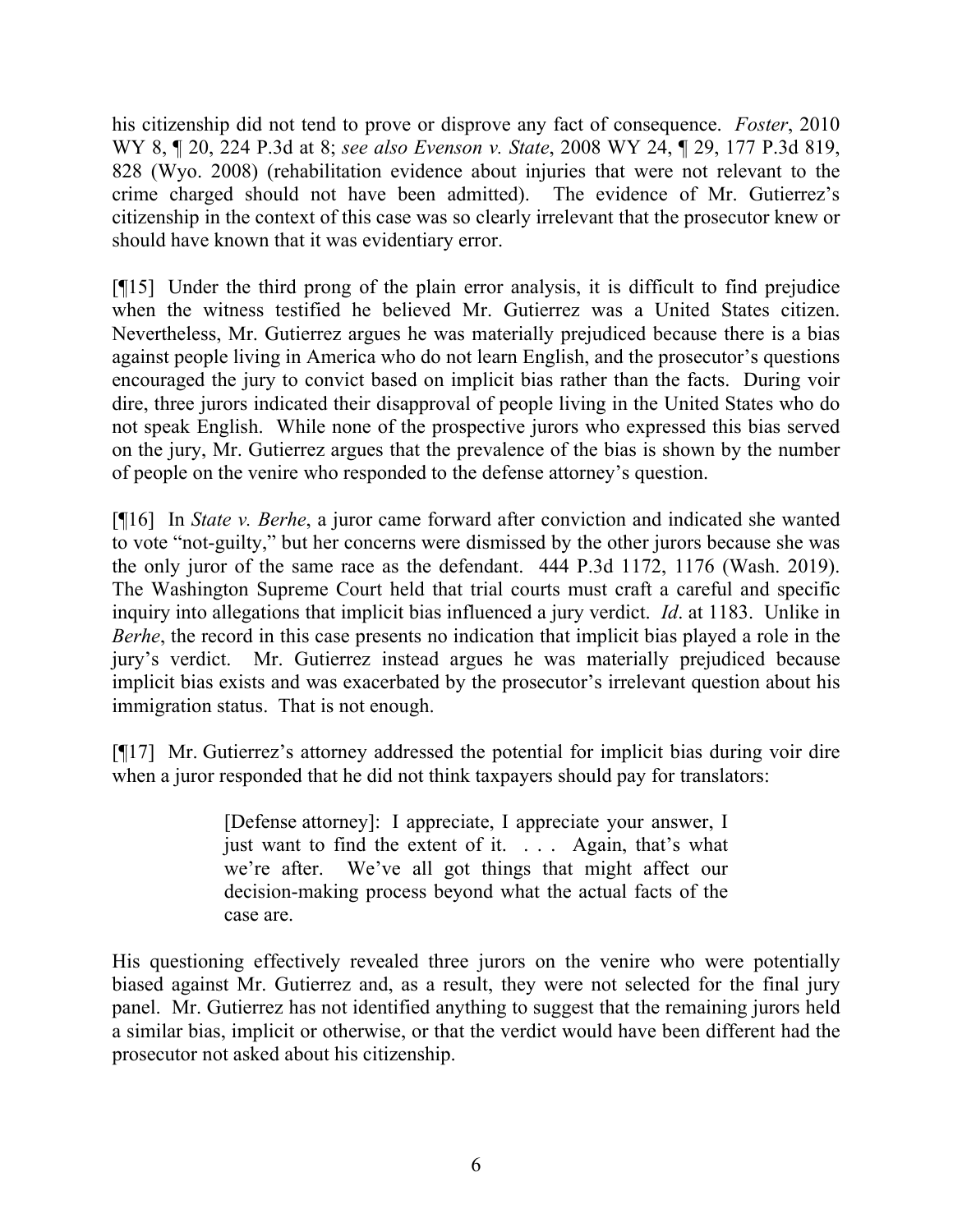# *CONCLUSION*

[¶18] The district court's admission of Agent Mathson's unnoticed 404(b) testimony was not prejudicial error. Likewise, the prosecutor's irrelevant questions about Mr. Gutierrez's citizenship did not demonstrate material prejudice. We affirm.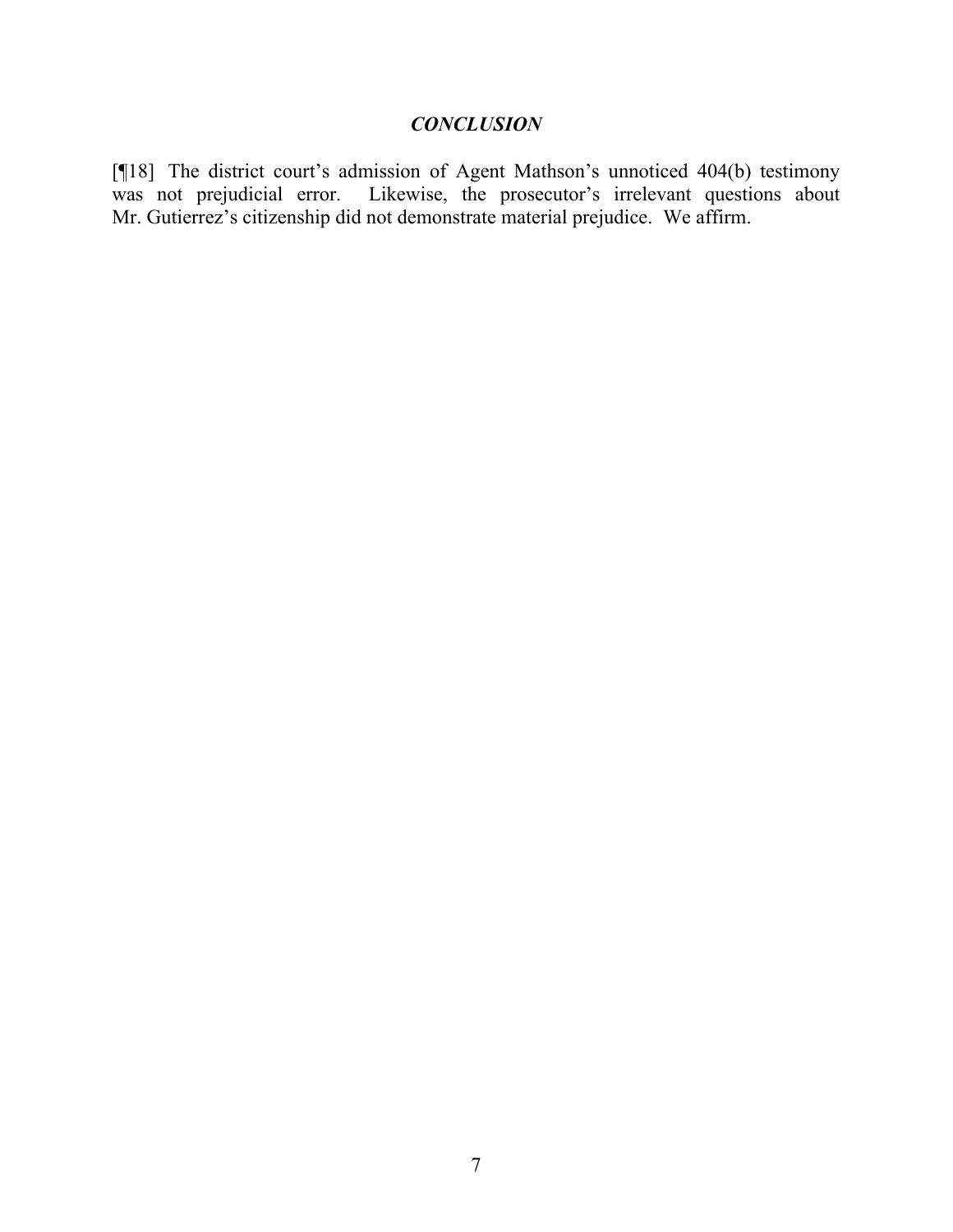## **KAUTZ, J.,** specially concurring.

[¶19] I concur in the result because the question about citizenship could not have had any negative effect on Mr. Gutierrez. As the question was harmless, it is unnecessary and dicta for the majority opinion to consider any other aspects of plain error.

[¶20] The majority opinion holds, for the first time, that admission of irrelevant evidence violates a clear and unequivocal rule of law under the plain error doctrine. It is true that this Court previously said it applied a plain error analysis to a claim of irrelevant evidence. But in those cases, no one challenged whether the broad concept of relevance provided a sufficiently "clear and unequivocal rule of law." Despite the claim otherwise, the logic of the majority's opinion is that admission of any evidence not admissible under the Wyoming Rules of Evidence necessarily is a violation of a clear and unequivocal rule of law. I disagree. I believe the majority's approach removes the obligation of the parties to object to evidence and requires trial judges to omnisciently understand all the nuances of a trial and object on behalf of counsel.

[¶21] Before Wyoming adopted rules addressing "plain error," we permitted some appellate review of issues not raised by objection at trial when those matters approached a "fundamental error." We said, "the application of the 'plain error' doctrine must be exercised cautiously and only in exceptional circumstances." *Hays v. State*, 522 P.2d 1004, 1007 (Wyo. 1974). Further, we recognized plain error "should only be applied where the error would seriously affect the fairness, integrity or public reputation of judicial proceedings." *Id*. (citation and quotation marks omitted); *Horn v. State*, 554 P.2d 1141, 1143 (Wyo. 1976). Those limitations on the application of plain error still apply, even after adoption of W.R.E. 103(d) and W.R.Cr.P. 52(b). Nothing about this case approaches a "fundamental error" or constitutes "exceptional circumstances." We should simply determine the question and answer were not prejudicial, and not address the second element of plain error—whether there was an obvious violation of a clear and unequivocal rule of law.

[¶22] In 1977, Justice Thomas attempted to provide more specific guidance for the application of plain error, and stated there must exist "a clear and unequivocal rule of law which the particular facts transgress in a clear and obvious, not merely arguable, way." *Hampton v. State*, 558 P.2d 504, 507-08 (Wyo. 1977). A plain error review is not, and cannot be, a substitute for objections and trial court rulings based on issues developed by the parties. General, broad concepts of relevance or admissibility do not lend themselves to a finding that a rule was "obviously" transgressed. Rather, objections provide specific matters for the trial court to address, and likewise plain error may exist when a very specific, obvious, and immediate rule applies.

[¶23] Whether a particular item of evidence is relevant depends on the unique facts of a case. It could be relevant at the time the question is asked, or it could become relevant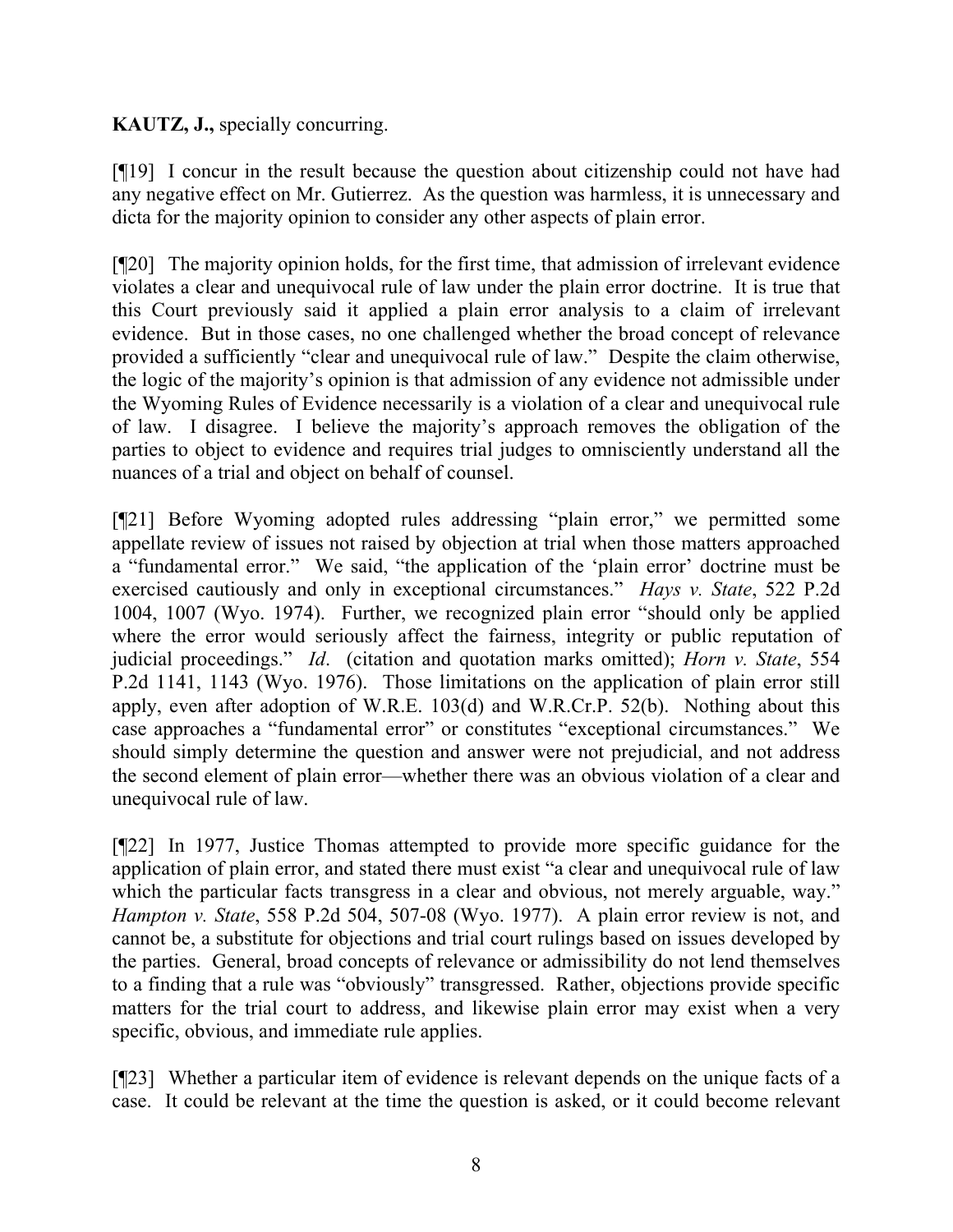later based on other evidence or argument. The concept of plain error is met when a rule clearly and unquestionably applies to the situation, not when application of a rule is fluid or dependent on many other factors. I believe proper application of plain error to the issue in this case requires a determination of whether there is a clear and unequivocal rule of law that in this specific circumstance a question about the defendant's citizenship could never become relevant. The majority does not identify any such rule and I know of none.

[¶24] Although it claims otherwise, the majority's approach logically applies to any evidence ultimately deemed inadmissible under the Wyoming Rules of Evidence, including hearsay and improper character evidence. By finding a clear and unequivocal rule of law in the broad category of relevant evidence (and logically all categories of inadmissible evidence), the majority opinion relieves parties of any obligation to object, and gives incentive not to object. An objection would alert the other side to potential problems with the evidence, and would permit correction of those problems (exactly what the rules anticipate). By this opinion, the majority motivates counsel to withhold objections and then claim plain error on appeal.

[¶25] The majority claims W.R.E. 402 is a clear and unequivocal rule of law which supports plain error review only "in the context of these facts." This claim suggests that without "these facts" W.R.E. 402 may not constitute a clear and unequivocal rule of law. The majority does not explain how the facts of this case make W.R.E. 402 more amenable to review under plain error, or why in other circumstances W.R.E. 402 would not be, in the majority's opinion, a clear and unequivocal rule of law. In essence, the majority simply claims that, in its opinion, this evidence was sufficiently irrelevant to obviously violate a clear and unequivocal rule of law. This decision requires trial judges to omnisciently know what this court will believe, after the fact, is a sufficient violation of a clear and unequivocal rule of law based on the peculiar facts of the case. There is no logic or precedent from which a trial judge or an attorney can determine when that might occur. Logically, if W.R.E. 402 supports a finding of plain error under the facts of this case, it and all rules of evidence will support a finding of plain error in every case.

[¶26] The majority's approach puts trial judges in the impossible position of anticipating whether certain evidence may or may not be relevant, hearsay, or improper character evidence in the context of the entire trial. "Under the plain error standard of review, we reverse a trial court's decision only if it is so plainly erroneous that the judge should have noticed and corrected the mistake even though the parties failed to raise the issue." *Hernandez v. State*, 2010 WY 33, ¶ 21, 227 P.3d 315, 322 (Wyo. 2010). If an objection had been made, the district court could have exercised its discretion in deciding if it was relevant or irrelevant. But defense counsel did not object, which may have been a sound strategic decision.